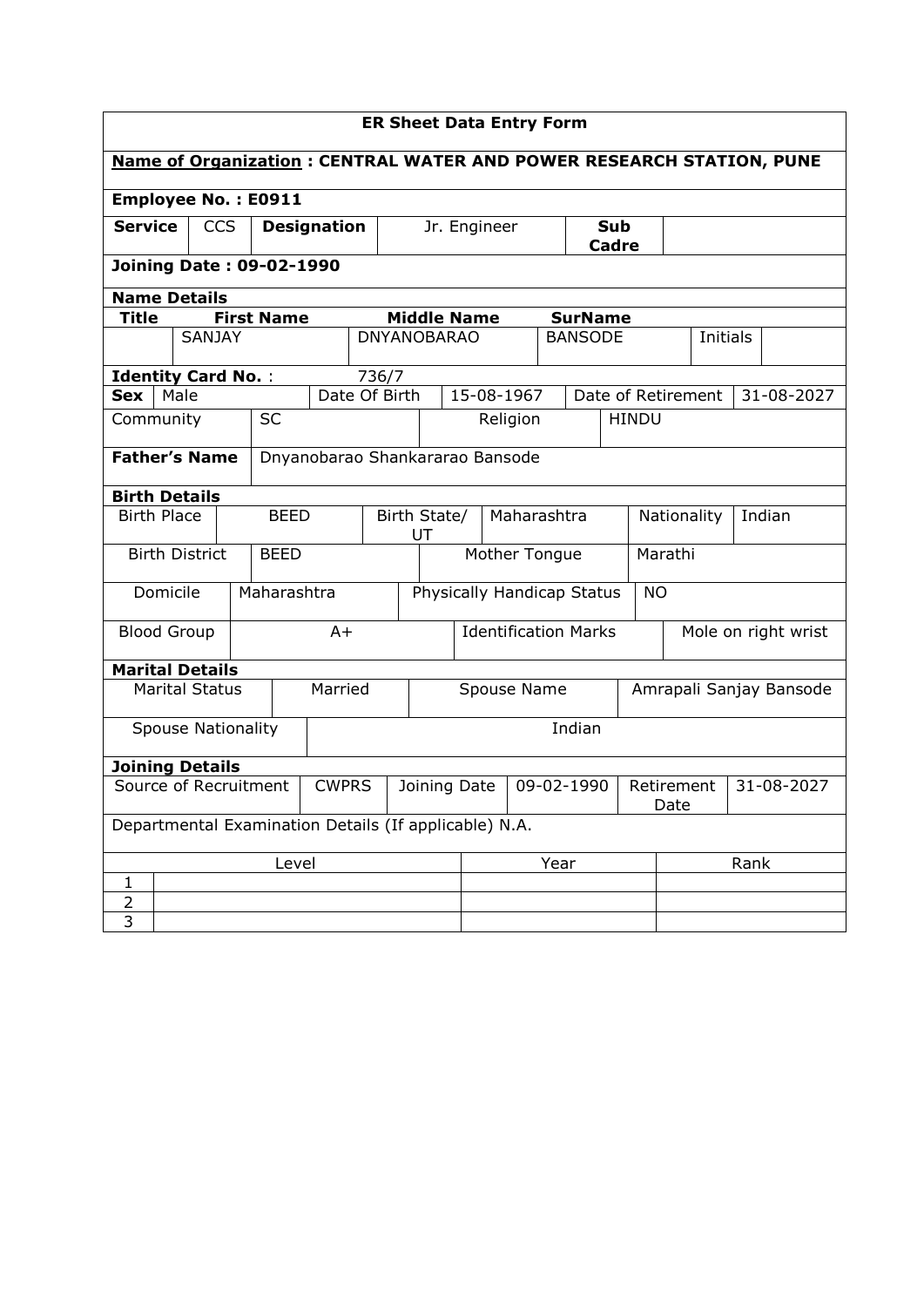| Remarks (if any)           | Nil              |             |              |              |  |  |  |  |  |  |
|----------------------------|------------------|-------------|--------------|--------------|--|--|--|--|--|--|
| Languages known            |                  |             |              |              |  |  |  |  |  |  |
|                            | Name of Language | <b>Read</b> | <b>Write</b> | <b>Speak</b> |  |  |  |  |  |  |
| Indian Languages<br>Known  | Marathi          | Yes         | Yes          | Yes          |  |  |  |  |  |  |
| $\overline{2}$             | Hindi            | Yes         | Yes          | Yes          |  |  |  |  |  |  |
| 3                          | English          | Yes         | Yes          | Yes          |  |  |  |  |  |  |
|                            |                  |             |              |              |  |  |  |  |  |  |
| Foreign Languages<br>Known |                  |             |              |              |  |  |  |  |  |  |

## Details of deputation (if applicable) - Nil

| Name of the Office | Post held at that<br>time in parent office | Name of post<br>(selected for<br>deputation | Period of deputation |      |  |  |
|--------------------|--------------------------------------------|---------------------------------------------|----------------------|------|--|--|
|                    |                                            |                                             | Since                | From |  |  |
|                    |                                            |                                             |                      |      |  |  |

## Details of Foreign Visit - Nil

| SI.<br>No. | Place of Visit | Date of<br>visit | Post held at<br>that time | Whether it<br>is a<br>personal or<br>official visit | Details of visit |
|------------|----------------|------------------|---------------------------|-----------------------------------------------------|------------------|
|            |                |                  |                           |                                                     |                  |

## Transfer/Posting Detail (if applicable) – Nil

| Place | Period of posting |      |  |  |  |  |  |
|-------|-------------------|------|--|--|--|--|--|
|       | Since             | From |  |  |  |  |  |
|       |                   |      |  |  |  |  |  |
|       |                   |      |  |  |  |  |  |
|       |                   |      |  |  |  |  |  |
|       |                   |      |  |  |  |  |  |
|       |                   |      |  |  |  |  |  |